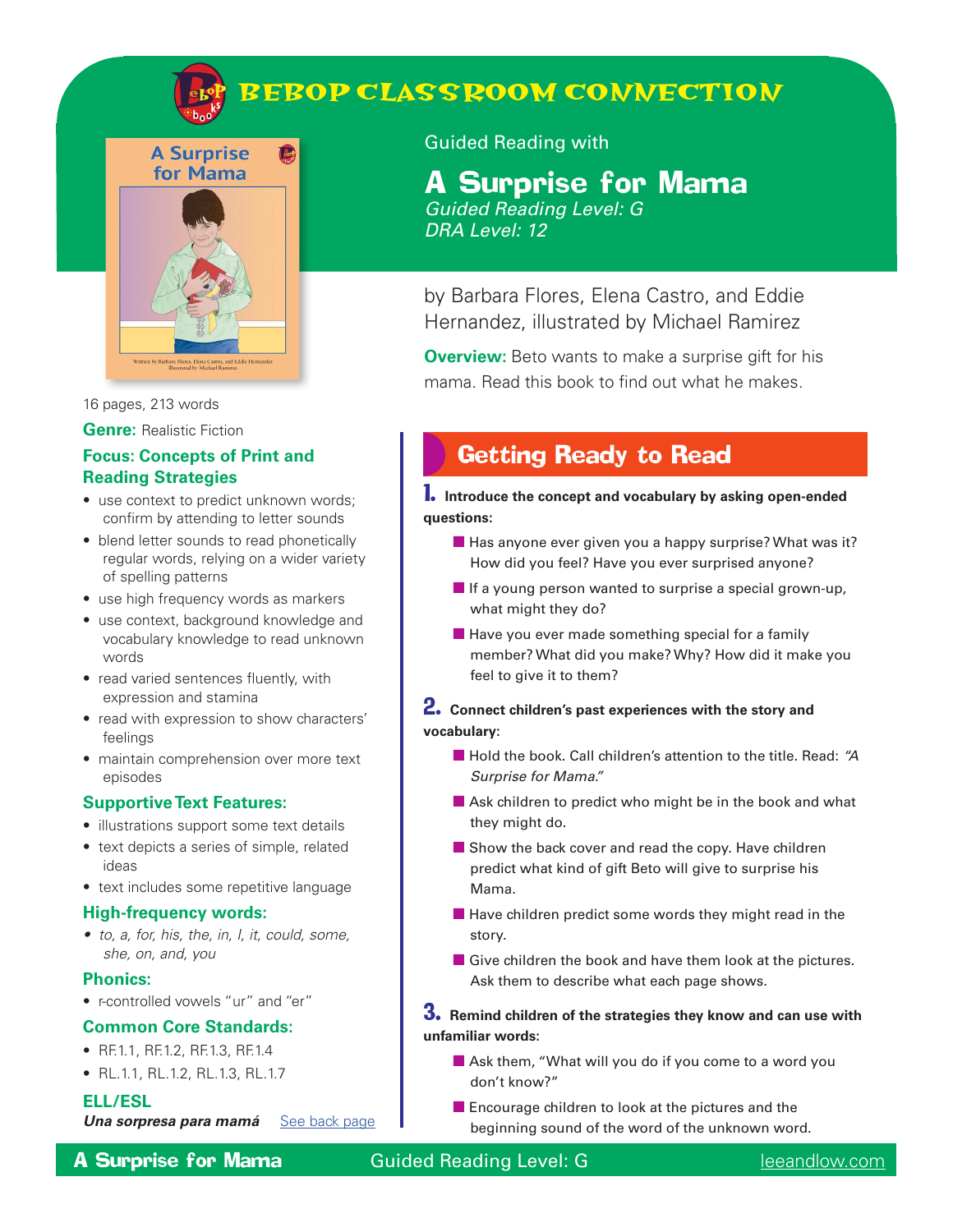

### **BEBOP CLASSROOM CONNECTION**

Have them read on and return to the word after completing the sentence.

■ Suggest that children also remember what they know about the subject or topic of the book and choose a word that makes sense in the sentence.

#### 4. **Be aware of the following text features:**

- $\blacksquare$  The book contains familiar words: to, a, for, his, the, in I, it, could, some, she, on, and, you
- $\blacksquare$  The text describes how a boy adds different details to a paper heart gift to give to his mother.
- Content-specific vocabulary words and phrases include: border, trace.
- The illustrations support and enhance the story.

## Reading the Book

1. **Set a purpose by telling children to read the book to find out what gift Beto makes for his Mama and how he makes it.** 

2. Have children read quietly, but out loud. Each child should be reading at his or her own pace. Children should not read in chorus. Listen to children as they read by leaning close or bending down beside each child.

### 3. **Look for these reading behaviors during the first reading:**

- Have they begun to cross-check, using a variety of strategies, and to self correct?
- Do they rely less on the pictures and more on print when reading? Do they use multiple sources of information?
- Do they have a growing sight vocabulary?
- Do they use beginning, middle, and ending sounds to read unknown words?
- Are they monitoring meaning and rereading when they lose meaning?
- Do they easily move from one line of text to the next when making a return sweep?
- Do they use punctuation appropriately and to gain meaning?
- Do they make more accurate predictions and confirm or revise them while reading?
- Can they connect the text to past experiences?
- Have they begun to draw conclusions and make inferences?

4. **As children read, suggest a reading strategy if they are struggling: "Try rereading the sentence.** Try looking at the picture to make sense of the print." Encourage children to take a guess based on the subject of the book or to use the beginning sounds or known parts of the word. Encourage children to take a guess or read past the unknown word and return to it.

### 5. **Possible teaching points to address based on your observations:**

- Call attention to all the high-frequency words children have learned and used.
- Review how to find a known part in an unknown word.
- Show children how to use analogies to move from the known to the unknown when encountering new words.
- Work with suffixes and prefixes.
- Review using grammar (syntax) to unlock words by considering the sentence structure or parts of speech in the sentence.
- Review how to determine what is important in a picture or sentence.
- Model asking questions or making "I wonder..." statements to extend comprehension.
- Review using punctuation marks to quide the meaning-making process. Discuss the use of question marks and exclamation points as keys to reading with a particular kind of expression or inflection.
- Call attention to the sequence of events in the story.
- Model how to revisit the text to find specific examples or ideas.

### After the First Reading

1. **Have children confirm their predictions and talk about the gift Beto made.**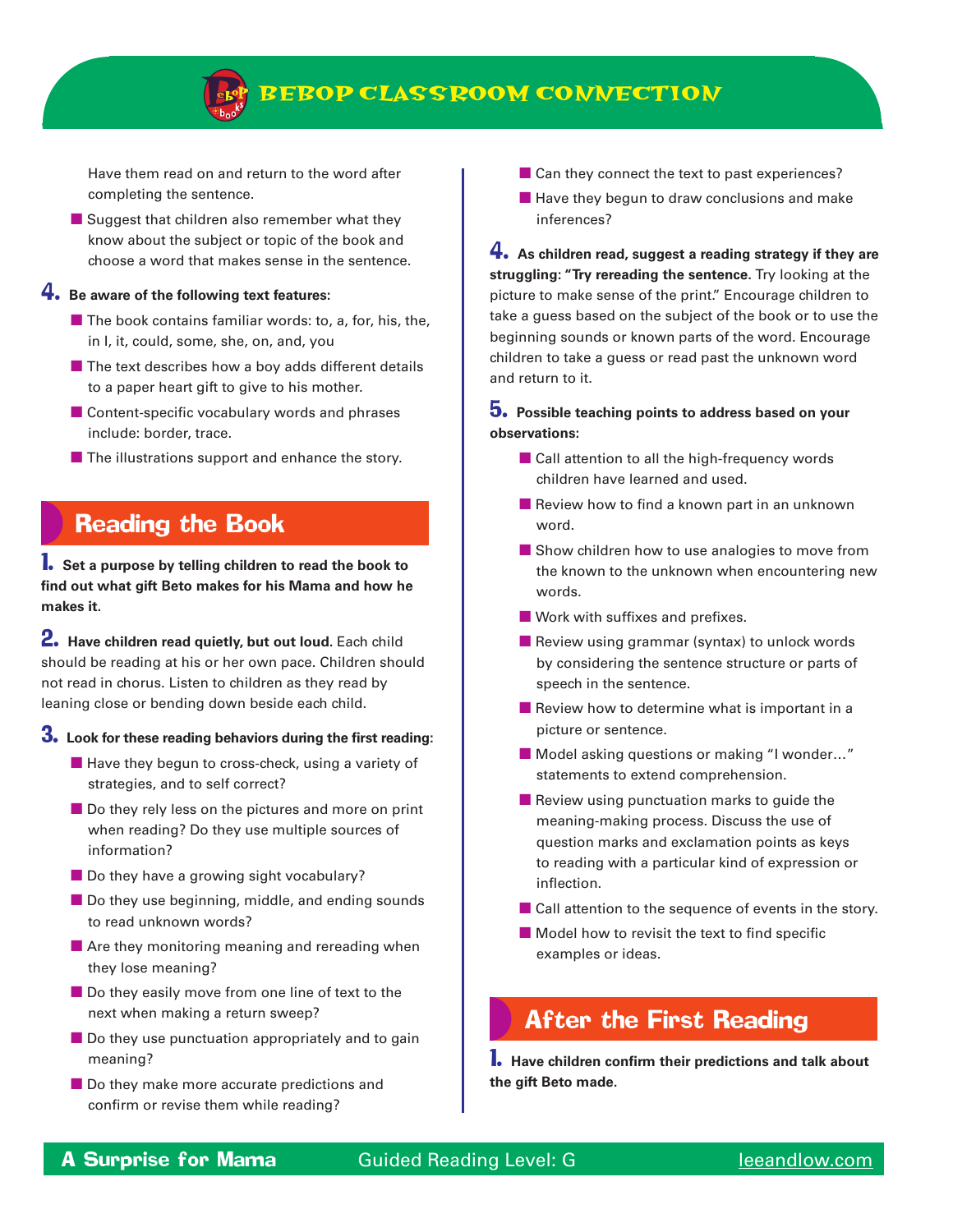

#### 2. **Ask questions like:**

- What did Beto want to make? Why?
- How did he start?
- Who did Beto show his gift to? What advice did they each give? How did Beto respond?
- How would you have responded to all the family members' suggestions?
- What did Beto add to his gift that was his own idea? How did he do it?
- What did Beto say to his Mama?
- How do you think Mama responded to her gift? Why do you think that?
- What can you tell about Beto as a character based on the information in the story?
- Why do you think Beto gave his mother this gift? What holiday(s) might he be celebrating his mother?
- $\blacksquare$  How does this story show the family working together?
- $\blacksquare$  What do you think will happen next in the story?
- If you don't have art supplies at home to make a surprise, what are other ways you could express how much you love someone special to you? (Example: a poem, a song, help them in a task, etc.)
- What do you think Beto's mother should do with this gift? Where could she hang it or keep it?

## Second Reading

1. **Have children reread the book in a whisper voice or to a partner.**

2. **This is a time for assessment.** While they are reading, watch what children do and what they use from the teaching time. Alternatively, you might take a running record on one student as an assessment of the student's reading behavior.

## Cross-Curricular Activities

**Language:** Have students work together to assign character roles and read the book aloud as a short performance.

Use the story events to write a "How to Make a Paper Heart Gift" procedural text. Talk about the similarities and differences between a story and an informational text on the same topic.

List and practice reading words that include the r-controlled vowels "ur" and "er," starting with examples from the book (surprise, paper, sister, border).

Read aloud other stories about gift giving, such as *The Perfect Gift* [\(https://www.leeandlow.com/books/the](https://www.leeandlow.com/books/the-perfect-gift)[perfect-gift\)](https://www.leeandlow.com/books/the-perfect-gift) or *Raymond's Perfect Present* [\(https://www.](https://www.leeandlow.com/books/raymond-s-perfect-present) [leeandlow.com/books/raymond-s-perfect-present](https://www.leeandlow.com/books/raymond-s-perfect-present)). Discuss connections and compare the characters' experiences across texts.

**Social Studies:** Compare and contrast the different emotions that can be associated with surprises. Create a Venn diagram comparing good and bad surprises, examples, and associated emotions.

Talk about ways to show care for another person, using Beto's surprise for his mother as a springboard. Plan an unexpected kind gesture to make as a group.

Talk about possible responses to others' feedback, using Beto as an example. Do an activity that involves asking for and incorporating others' feedback. Reflect on the experience and related emotions.

Art: Have students create their own paper heart gifts using details from the story, or their own ideas. Have them brainstorm people who might like a surprise gift, write messages on the back of the hearts, and share them with others.